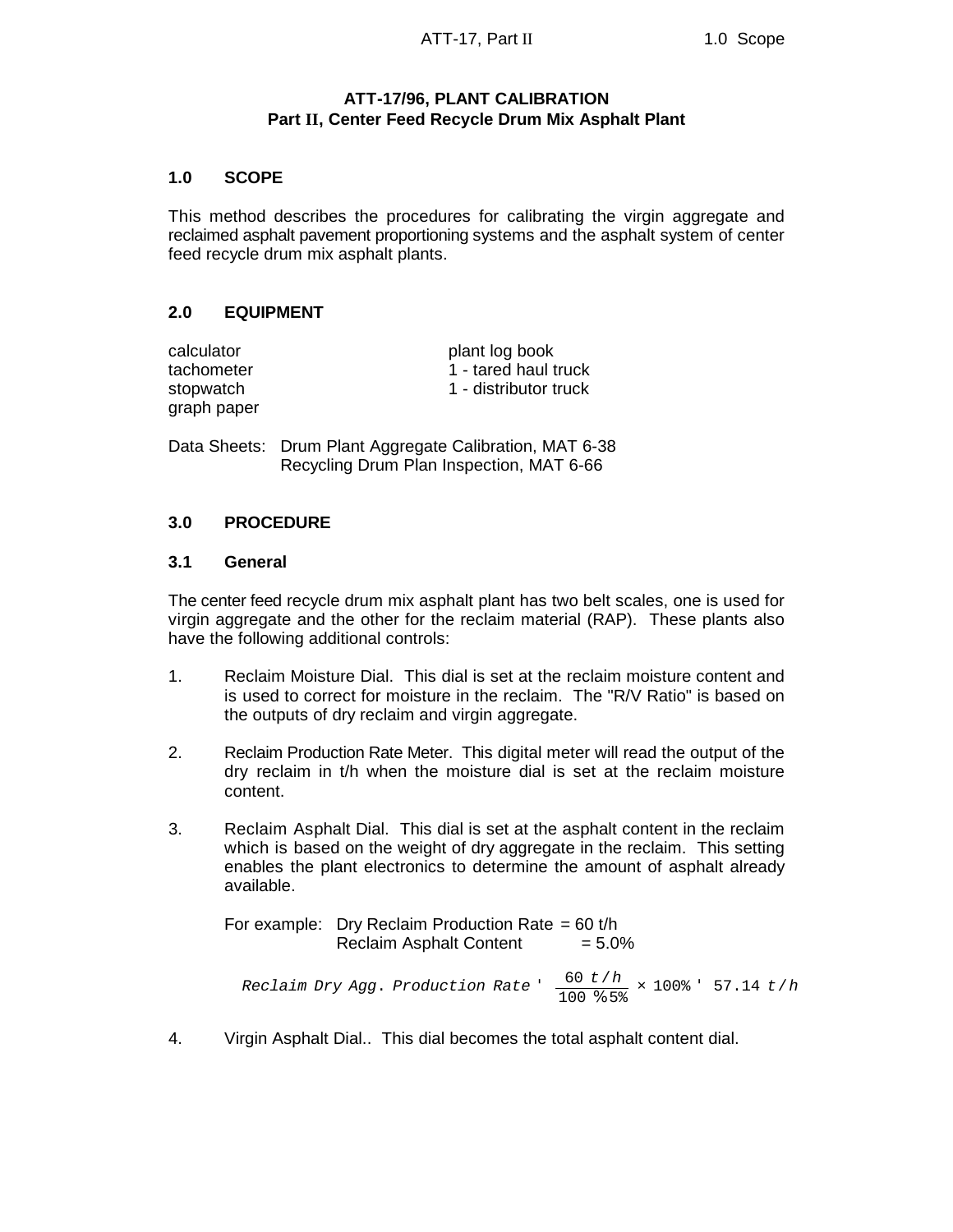5. Automatic R/V Ration Control with R/V Ratio Dial in percent. This optional system is used to control the R/V ratio using the belt scale weights. The R/V Ratio (% Reclaim) is calculated as follows:

% *Reclaim* (*R*/*V*) ' *Wt*. *of Dry Reclaim Wt*. *of Dry Reclaim* % *Wt*. *of Dry Virgin Aggregate* × 100%

### **3.2 Calibration of Belt Scale and Test Weights**

1. Calibrate the virgin aggregate and the reclaim belt scales as described in ATT-17, Part I, Section 3.2, for the type of totalizer being used. Check each scale in the proper production range.

| For example: Desired Production Rate                      | R/V Ratio | $= 300$ t/h<br>$= 20/80$ |      |  |                                                       |
|-----------------------------------------------------------|-----------|--------------------------|------|--|-------------------------------------------------------|
| <b>Calibration Production Rate</b><br>of Virgin Aggregate |           |                          | 100% |  | $\frac{300 \frac{t}{h} \times 80\%}{240 \frac{t}{h}}$ |
| <b>Calibration Production Rate</b><br>of Reclaim          |           |                          |      |  | $\frac{300 \ t/h \times 20\%}{100\%}$ 60 t/h          |

Use virgin aggregate to calibrate the reclaim belt scale because aggregate flows more consistently than reclaim.

2. After each belt scale is calibrated, calibrate the test weights as directed in ATT-17, Part I, Section 3.2.2.2.

### **3.3 Cold Feed Bins Calibration**

- 1. Calibrate each virgin aggregate cold feed bin and the RAP bin as described in ATT-17, Part I, Section 3.3.2.
	- **NOTE:** While calibrating the RAP bin, make sure the contractor is loading **fresh RAP** into the bin. Re-used RAP may feed more uniformly but does not simulate operating conditions. Fresh RAP should feed within ±5%.
- 2. If the reclaim (RAP) bin motor is controlled by the master feed dial, set and check the proportions as described in ATT-17, Part I, Section 3.3.3.

If the RAP bin motor is controlled by an automatic system which uses the belt scale signal to control the R/V ratio, convert the virgin aggregate proportions to base (without RAP) using the following calculations: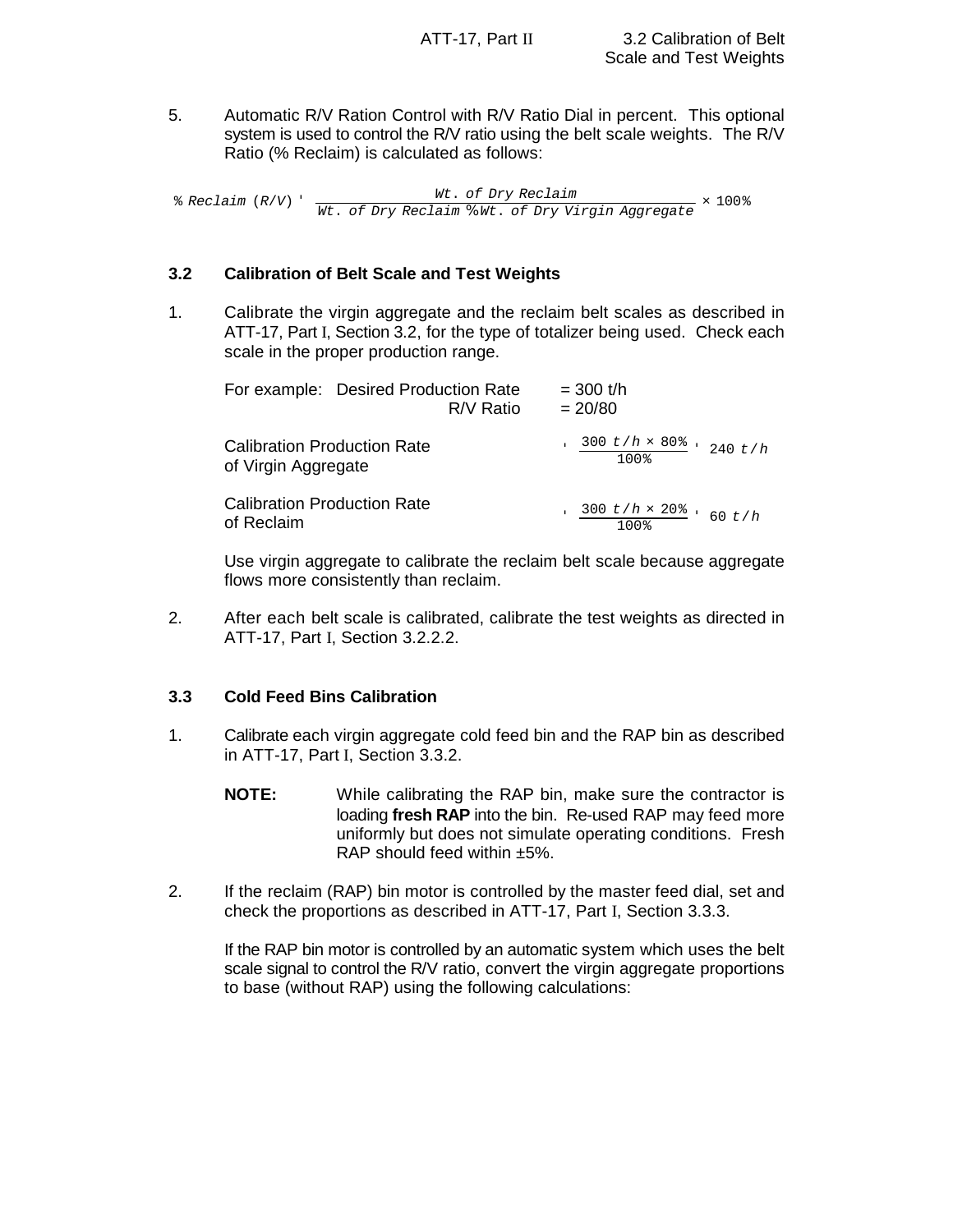- a) Divide the % of crushed coarse, % of natural fines, % of manufactured fines and the % of blend sand based on total dry recycle (R+V) by the percent of virgin aggregate (% of V).
- b) Multiply the result of step (a) by 100.

For example:

| Design             | Reclaim | Crushed | Manufactured | Natural | <b>Blend</b> |
|--------------------|---------|---------|--------------|---------|--------------|
| <b>Proportions</b> |         | Coarse  | <b>Fines</b> | Fines   | Sand         |
| (9/6)              | 20      | 60      |              | 14      |              |

Therefore the design R/V ratio is 20/80. This means that the combined virgin aggregate proportions based on total product is 80% (60+14+6).

The % of coarse, % of fines and % of blend sand are converted back to base as follows:

% *Crushed Coarse* ' 60%  $\frac{600\%}{80\%}$  × 100% ' 75.0% % *Natural Fines* ' 14%  $\frac{170}{80\%}$  × 100%  $\frac{17.5\%}{80\%}$ % *Blend Sand* ' 6%  $\frac{0.8}{80\%}$  x 100%  $\frac{1}{80\%}$  7.5%

Therefore, the Total Virgin  $= 100\%$  Aggregate Produced

- c) Set and check the proportions.
- 3. Set up a table so that the contractor can manually adjust the reclaim bin setting to ensure that the correct R/V ratio is maintained at different production rates. Calculate the Reclaim and the Virgin aggregate production rate meter readings by multiplying each desired total production rate (R+V) by the percent of Reclaim and by the percent of Virgin Aggregate.

For example:

 $R/V = 20/80$  Reclaim Prod. Rate  $= 300 \times 20/100 = 60$  t/h  $R+V = 300$  t/h Virgin Agg. Prod. Rate =  $300 \times 80/100 = 240$  t/h

| <b>Desired Production</b><br>Rate (t/h) | Reclaim Meter (t/h) | Virgin Aggregate<br>Meter (t/h) |
|-----------------------------------------|---------------------|---------------------------------|
| 300                                     | 60                  | 240                             |
| 275                                     | 55                  | 220                             |
| 250                                     | 50                  | 200                             |
| 225                                     | 45                  | 180                             |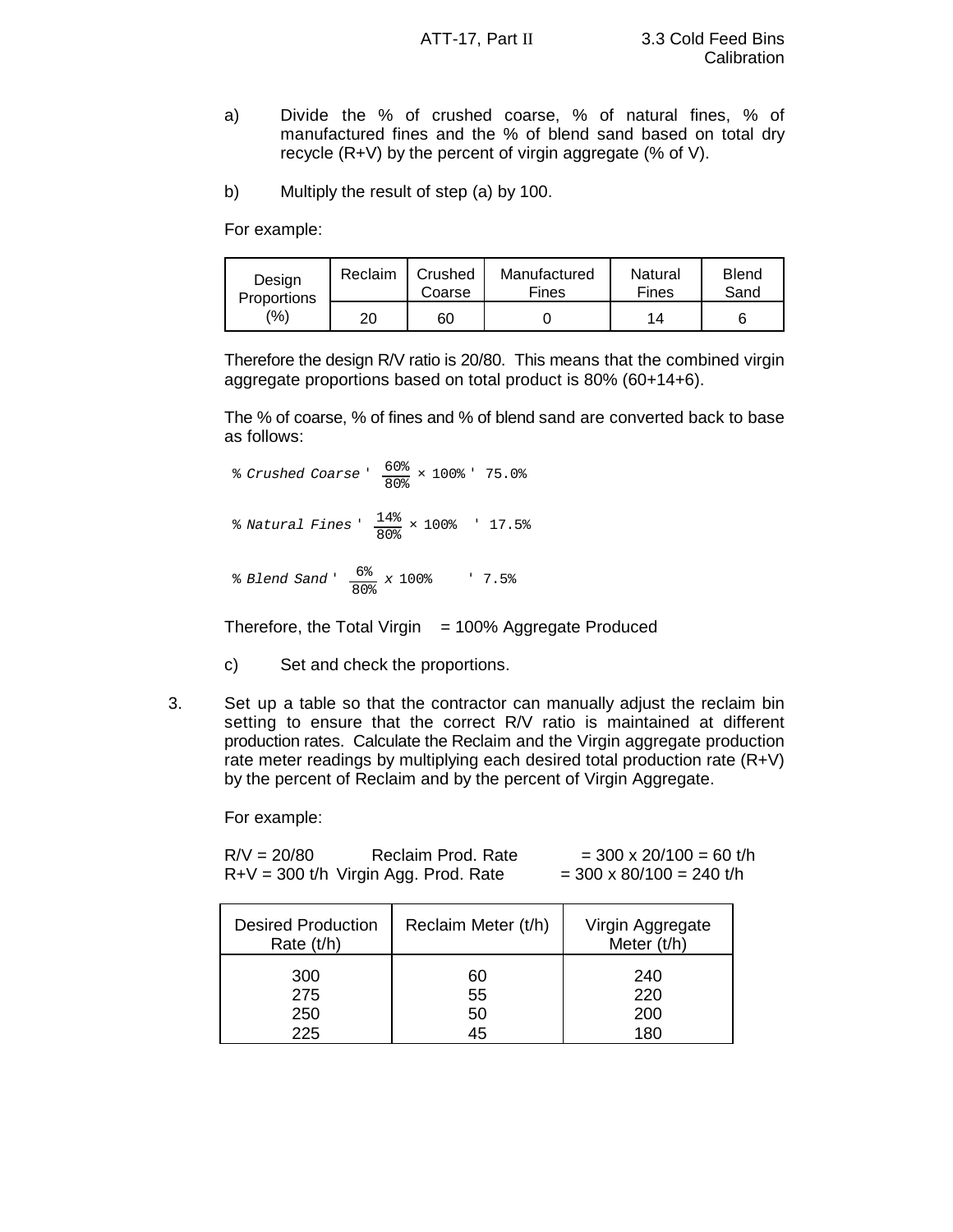# **3.4 Calibration of Asphalt System**

The calibration of the asphalt system of a dual belt scale plant is similar to a single belt scale plant. The weight per revolution or unit volume is determined and then the asphalt content is checked by diverting asphalt back to the storage tank.

With a dual belt scale recycle plant there are other variables besides the production rate and asphalt content. They are the R/V ratio and differences in the reclaim and the total asphalt content. The number of tests on the asphalt blending system will vary depending on the variables.

The Recycling Drum Plant Inspection Report, MAT 6-66, shown in Figure 1, is used for the asphalt calibration procedure because it shows the calculations of the total asphalt content and R/V ratio.

The asphalt calibration may be performed in the automatic mode, or in the manual mode (with plant checks).

# **3.4.1 Asphalt Calibration in Automatic Mode**

1. Determine the production rate for each belt scale by multiplying the anticipated total dry aggregate production by the R/V ratio.

| eq.: | total dry aggregate production rate | $=$ 300 t/h             |
|------|-------------------------------------|-------------------------|
|      | $R/V$ ratio                         | $= 20/80$               |
|      | desired reclaim production rate     | $=$ 300 x 0.2 = 60 t/h  |
|      | desired virgin agg. production rate | $=$ 300 x 0.8 = 240 t/h |

2. Place enough weights on each scale to simulate the design R/V ratio at the desired output. If the contractor has a fixed weight system and the design R/V ratio cannot be achieved, the span dials of each totalizer can be temporarily adjusted. Calculate the adjusted span setting using the following equation:

*Scale Test Weights Production Rate* '*Desired Production Rate Span Setting Adjusted Span Setting*

For example:

| Virgin Aggregate Scale Test Weights Production Rate | $= 220$ t/h |
|-----------------------------------------------------|-------------|
| Desired Production Rate                             | $= 240$ t/h |
| Span Setting                                        | $= 454$     |

Substituting the values into the above equation:

| 220 , 240 | Therefore, adjusted span setting ' | $\frac{240 \times 454}{495}$ . |  |
|-----------|------------------------------------|--------------------------------|--|
| 454       |                                    |                                |  |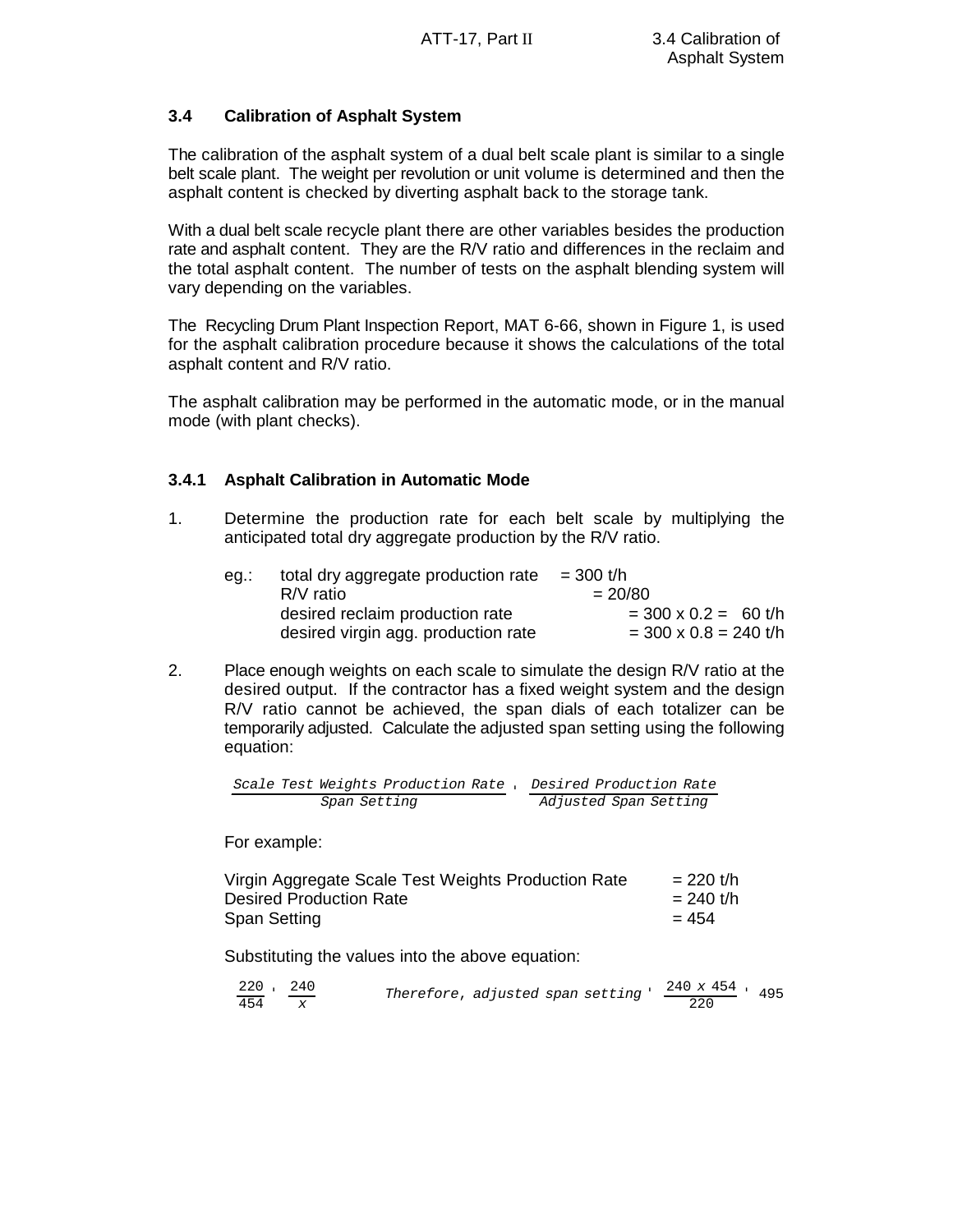- 3. Place the asphalt control system in the automatic mode.
- 4. Set the reclaim and the total asphalt content dials at the design or target settings. Record the settings in lines "W" and "II" respectively.
- 5. Set the virgin aggregate and reclaim moisture dial settings at zero. Record the settings in lines "K" and "R", respectively.
- 6. Simultaneously perform the following:
	- a) When the virgin aggregate or reclaim totalizer turns to a whole tonne, start pumping asphalt into a tared distributor truck.
		- **NOTE:** Count to an "even tonne" the totalizer with the lowest R/V ratio or the totalizer with the least decimals. The other totalizer will be counted simultaneously and may have a decimal.
	- b) Start the stop watch.
	- c) Take the initial reading on the Virgin Aggregate Totalizer Tonnes Counter, (line "I"). Reclaim Totalizer Tonnes Counter, (line "P"), and Revolution Counter or Flow Meter (line "BB").
	- d) If the plant is not equipped with a Revolution Counter or Flow Meter, use a tachometer to obtain the asphalt pump speed in rev/min.
- 7. Record on the data sheet the production rate meter readings for Virgin Aggregate (line "M"), Reclaim (line "T") and Virgin Asphalt (line "EE"). Also record the Asphalt Pump Speed Meter Reading at the bottom of the data sheet.
- 8. When at least 3500 kg of asphalt have been pumped into the distributor truck and the totalizer with the lowest R/V ratio or with the least decimals is at an even tonne, simultaneously perform the following:
	- a) Stop pumping asphalt into the distributor.
	- b) Stop the stop watch.
	- c) Take the final reading on the Virgin Aggregate Totalizer Tonnes Counter (line "H"), the Reclaim Totalizer Tonnes Counter (line "O") and the Revolution Counter or Flow Meter (line "AA").
- 9. Have the loaded distributor truck weighed and record the net weight in kg as Wt. of Asphalt Pumped (line "DD").
- 10. Convert the elapsed time to seconds and record it in lines "G" and "Z".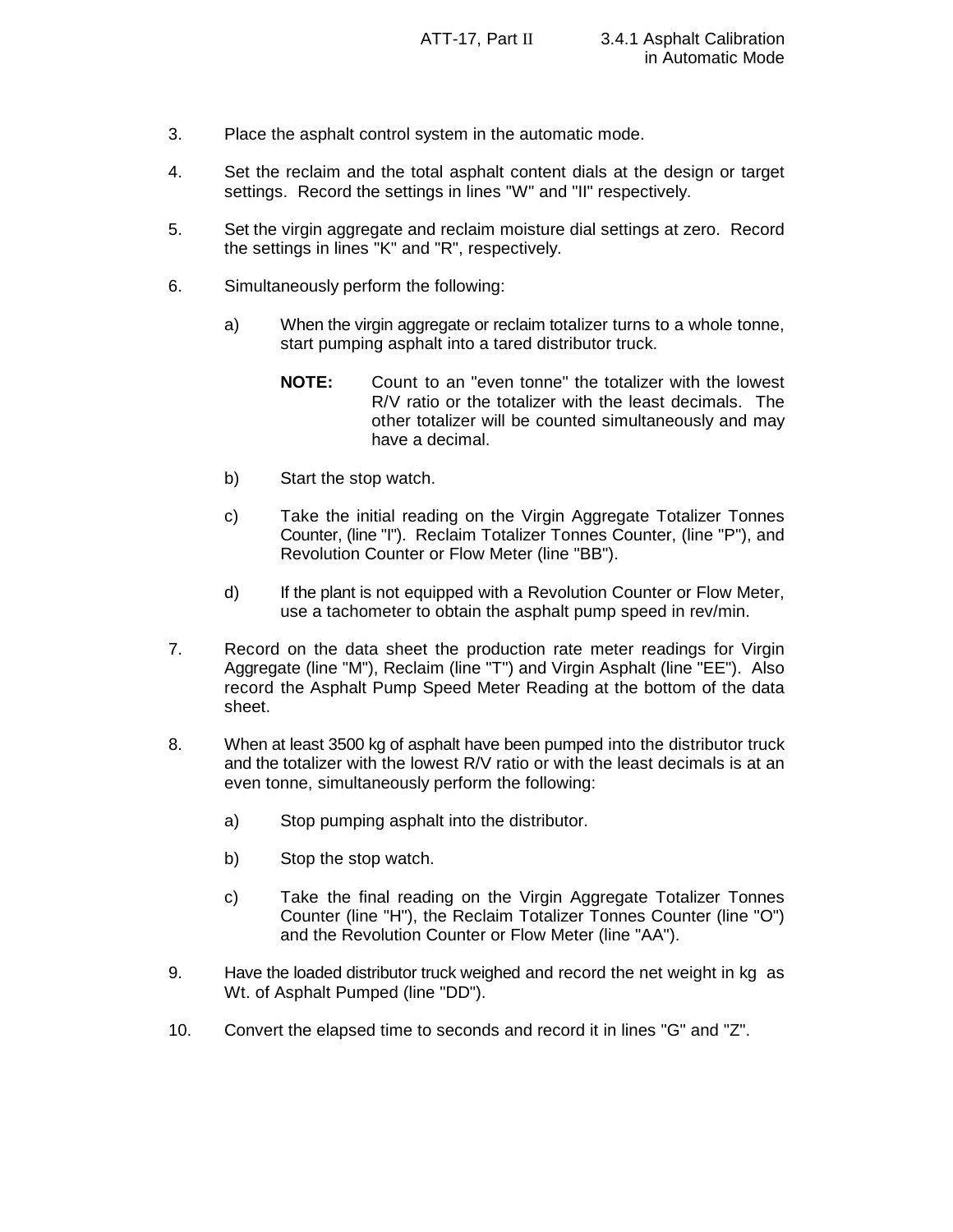- 11. Subtract the original from the final reading and record the virgin aggregate totalizer count (lines "J" and "L"), the reclaim totalizer count (lines "Q" and "S") and the revolution count or flow meter count (line "CC"),
- 12. Calculate the "Actual" Virgin Dry Aggregate Production Rate in t/h (line "N") using the formula:

' *Dry Aggregate Totalizer Count* (*line* "*L*") *Elapsed Time* (*line* "*G*") × 3600 *s* /*h*

- 13. Compare the Actual Virgin Dry Aggregate Production Rate (line "N") to the Meter Reading (line "M"). The actual value should be within  $\pm 1\%$  of the meter reading.
- 14. Calculate the "Actual" dry reclaim production rate in t/h (line "U") as follows:

' *Dry Reclaim Totalizer Count* (*line* "*S*") *Elapsed Time* (*line* "*G*") × 3600 *s*/*h*

15. Calculate the Reclaim/Virgin ratio (percent of reclaimed aggregate, (line "V") using the formula:

> *Dry Reclaim Totalizer Count* (*line* "*S*") *Dry Reclaim Totalizer Count* % *Dry Virgin Aggregate Totalizer Count* (

16. Calculate the reclaim dry aggregate production rate in t/h (line "X") as follows:

 *Actual Dry Reclaim Production Rate* (*line* "*U*") 100 % *Reclaim Asphalt Content Dial Setting* (*line line* "*W* ") × 100%

17. Calculate the reclaim asphalt production rate in t/h (line "Y") using the formula:

' *Actual Dry Reclaim Prod*. *Rate* (*line* "*U*") & *Reclaim Dry Agg*. *Prod*. *Rate*

18. Calculate the actual speed of the asphalt pump in rev/min (at the bottom of the data sheet) using the formula:

*Actual Asphalt Pump Speed* (*rev*/min) ' *No*. *of Rev*. (*line* "*CC*") × 60 *s*/min *Elapsed Time in s* (*line* "*Z*")

19. Determine the weight of virgin asphalt delivered per revolution of the asphalt pump in kg/rev (line "A"), as follows:

*Wt*. *of Asphalt*/*Rev* ' *Wt*. *of Asphalt Pumped in kg* (*line* "*DD*") *No*. *of Revolutions* (*line* "*CC*")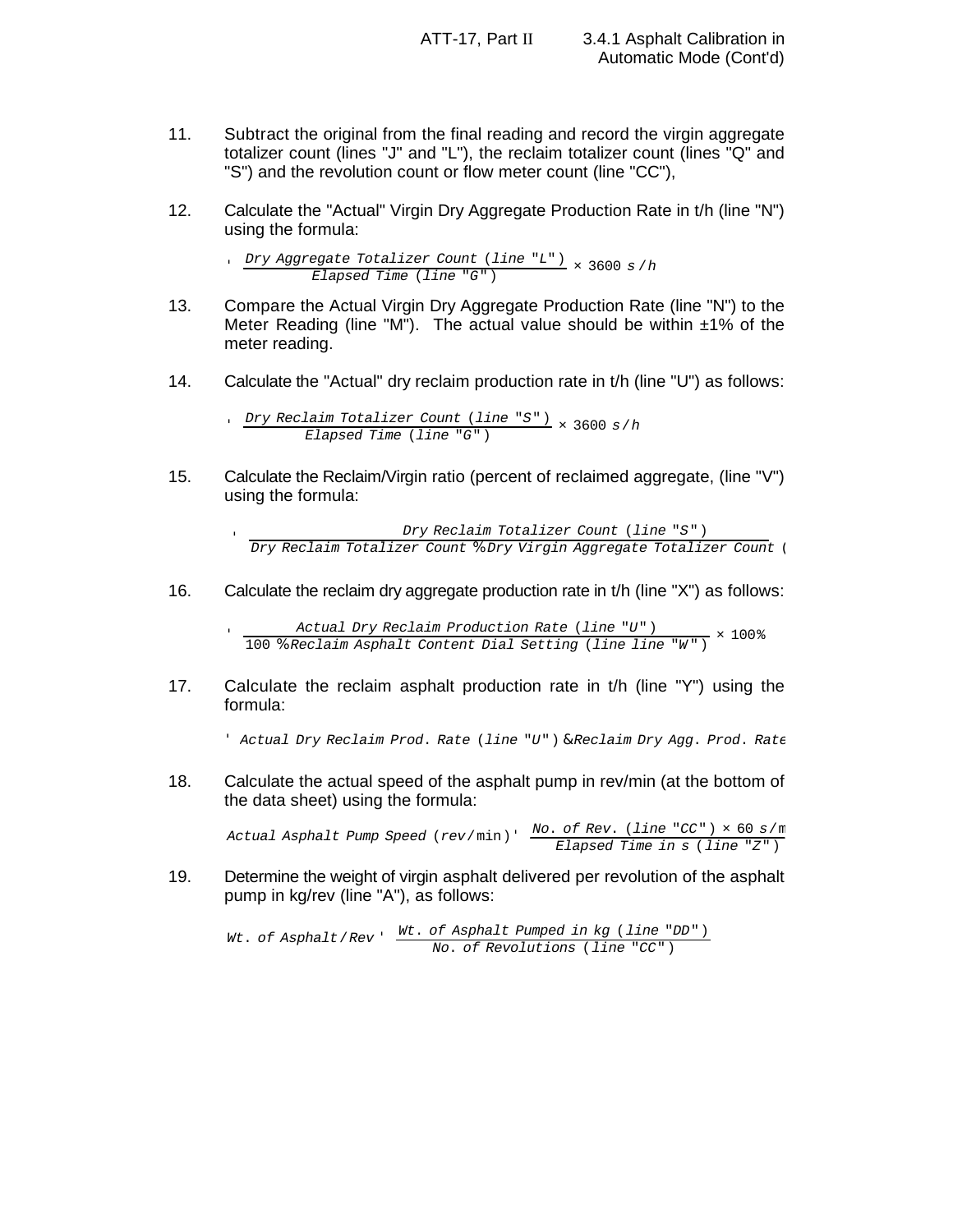**RECYCLING DRUM PLANT INSPECTION** CONTRACT NO. 6666/95 CONTRACTOR Blacktop Paving PROJECT 99:08 Transportat**i**on DATE 95.06.12 PLANT TYPE C. M. I. and Utilities LOT NO. kg/rev or WT. OF ASPHALT/UNIT VOLUME 1.017 kg//, gal WT. OF ASPHALT/REVOLUTION OF PUMP A **TIME** TEST NO.  $\boldsymbol{l}$  $\overline{a}$  $\overline{\mathbf{3}}$  $\overline{4}$  $\overline{5}$ 6  $\overline{7}$ **PLANT SETTINGS** B. RELATIVE DENSITY DIAL SETTING  $\overline{c}$ C. ASPHALT STORAGE AND PLANT MIX TEMPERATURES D AGGREGATE TOTALIZER SPAN AND ZERO SETTINGS E RECLAIM TOTALIZER SPAN AND ZERO SETTINGS F REVOLUTION OR FLOW COUNTER CALIBRATION FACTOR **VIRGIN AGGREGATE TOTALIZER SYSTEM** G. **ELAPSED TIME** s 239 241 448 601 899 300 301 1 18 388.20 18 451.32 18 494.18 18 537.50 18 571.13 18 608.63 18 652.81 н **FINAL READING AGGREGATE INITIAL READING** t | 18 448.05 | 18 411.37 | 18 474.11 | 18 517.42 | 18 556.21 | 18 593.55 | 18 632.95 **TOTALIZER**  $\mathbf{t}$  $40.15$ 39.95 20.07 20.08  $14.92$ 15.08 19.86  $\mathbf{I}$ **COUNT**  $H - I$ K AGGREGATE MOISTURE CONTENT DIAL SETTING %  $0.0$  $0.0$  $0.0$  $0.0$  $0.0$  $0.0$  $0.0$  $\mathbf{L}$ DRY AGGREGATE TOTALIZER COUNT 100 J / (100 + K)  $\mathbf{t}$  $40.15$ 39.95 20.07 20.08 14.92 15.08 19.86 **METER READING** 240 241 225 160 DRY AGGREGATE M t/h 240 160 225 PRODUCTION RATE  ${\sf N}$ 240.16 225.26 **ACTUAL** 3600 L/G  $t/h$ 240.50 159.98 240.84 224.74 159.59 **RECLAIM TOTALIZER SYSTEM** t 10 274.00 10 301.00 10 329.00 10 355.00 10 389.00 10 418.00 10 450.00  $\overline{O}$ **FINAL READING RECLAIM**  $t|$ 10 264.00 10 291.00 10 324.00 10 350.00 10 384.00 10 413.00 10 445.00 P **INITIAL READING TOTALIZER**  $\mathbf{t}$ 10.00 10.00 5.00 5.00 5.00 5.00 Q **COUNT**  $O - P$ 5.00 R RECLAIM MOISTURE CONTENT DIAL SETTING %  $0.0$  $0.0$  $0.0$  $0.0$  $0.0$  $0.0$  $0.0$ S DRY RECLAIM TOTALIZER COUNT  $100 Q / (100 + R)$  $\overline{\mathbf{t}}$ 10.00 10.00 5.00 5.00 5.00 5.00 5.00  $t/h$ **DRY RECLAIM METER READING** 61 39 61 60 75 75 41 T PRODUCTION RATE  $\mathbf{U}$  $t/h$ **ACTUAL** 3600 S/G 59.90 40.04 60.00 59.80 75.31 74.69 40.18  $\mathsf{V}$ R/V RATIO (PERCENT RECLAIM) 100 S / (L+ S)  $%$ 19.9  $20.0$ 19.9  $19.9$  $25.1$  $24.9$  $20.1$ W RECLAIM ASPHALT CONTENT DIAL SETTING %  $5.7$  $5.7$  $5.7$  $5.0$  $5.7$ 5.0  $5.0$ RECLAIM DRY AGG. PROD. RATE 100 U / (100 + W)  $\mathsf{X}$ 56.76 56.95  $71.25$  $71.13$ 38.27 t/h 56.67 37.84 **RECLAIM ASPHALT PRODUCTION RATE**  $3.24$ 2.85 Y.  $U - X$  $t/h$  $3.23$  $2.20$ 4.06 3.56 1.91 **ASPHALT TOTALIZER SYSTEM** Z ELAPSED TIME s 601 800  $300$  $301$ 230  $241$ 448 1036  $\overline{742}$  $\overline{839}$ 1098 rev, I, gal  $\overline{2002}$ 1996 998 AA FINAL READING **REVOLUTION OR** rev, I, gal  $\boldsymbol{\theta}$  $\boldsymbol{\theta}$  $\boldsymbol{\theta}$  $\boldsymbol{\theta}$  $\boldsymbol{\theta}$  $\boldsymbol{\theta}$  $\boldsymbol{\theta}$ **BB INITIAL READING FLOW METER** 1036 742 rev, I, gal 2002 1996 998 839 1098 CC COUNT AA-BB DD WT. OF ASPHALT PUMPED CC A / 1000 \*2036 kg \*2030 kg 1.015 1.054  $0.755$ 0.853 1.117  $\mathbf{t}$ **METER READING VIRGIN ASPHALT** EE.  $t/h$  $12.1$  $8.2$  $12.2$  $12.5$  $11.4$  $12.7$  $9.0$ PRODUCTION RATE **FF** 3600 DD / Z t/h 12.20  $8.13$ 12.18 12.60 11.37 12.75 8.97 **ACTUAL** GG TOTAL ASPHALT PRODUCTION RATE  $Y + FF$ t/h 10.33 15.42 15.45 15.43 16.31 10.88 15.43 HH VIRGIN 100 FF /  $(N + X)$ %  $4.11$  $4.11$ 4.09 4.24  $3.84$ 4.30 4.53 **ASPHALT**  $\mathbf{H}$ **DIAL SETTING** %  $5.5$  $5.2$  $5.2$ 5.2  $5.2$  $5.2$  $5.5$ **CONTENT** JJ ACTUAL SETTING (CAL. GRAPH)  $%$  $\mathbf{r}$  $\mathbb{Z}^2$  $\sim$  $\sim$  $\sim$  $\sim$  $\blacksquare$ **KK TOTAL** 100 GG /  $(N + X)$ % 5.19 5.22 5.18 5.20 5.21 5.50 5.50

\* Truck scale weight

VAT6-66/90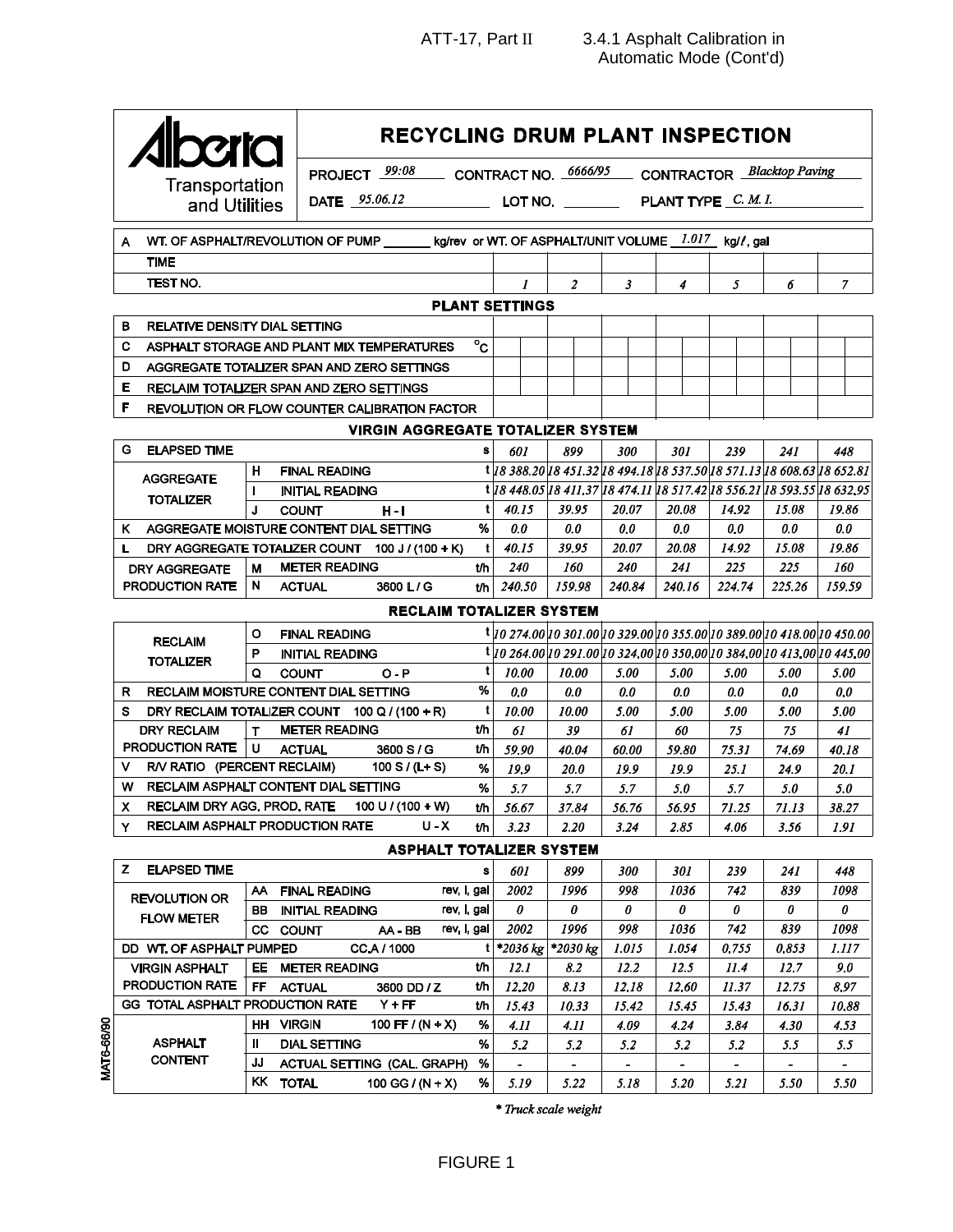20. If the plant is equipped with a flow meter, determine the weight of virgin asphalt in kg delivered per unit volume of the flow meter (line "A") using the formula:

*Wt*. *of Asphalt*/*Unit Volume* ' *Wt*. *of Asphalt Pumped in kg* (*line* "*DD*") *Flow Meter Count* (*line* "*CC*")

- **NOTE:** The weight per revolution or unit volume should not fluctuate by more than 2%.
- 21. Determine the "Actual" asphalt production rate in t/h (line "FF") using the formula:

*Actual Asphalt Prod*. *Rate* (*t*/*h*) ' *Wt*. *of Asphalt in kg* (*line* "*DD*") × 3.6 *Elapsed Time in s* (*line* "*Z*")

22. Compare the Actual Asphalt Production Rate (line "FF") to the Meter Reading (line "EE"). The actual value should be within  $\pm 1\%$  of the meter reading. If not, the electronics controlling the meter must be adjusted.

' *Virgin Asphalt Prod*. *Rate* (*line* "*FF*") % *Reclaim Asphalt Prod*. *Rate* (*line* "*Y*" 23. Calculate the total asphalt production rate in t/h (line "GG") using the formula:

24 Calculate the Virgin Asphalt Content (line "HH") in % using the formula:

*Actual Asphalt Production Rate* (*line* "*FF*") *Reclaim Dry Agg*. *Prod*. *Rate* (*line*"*X*") % *Actual Dry Agg*. *Prod*. *Rate* (*line* "*N*"

25. Calculate the Total Asphalt Content (line "KK") in % using the formula:

*Total Asphalt Production Rate* (*line* "*GG*") *Reclaim Dry Agg*. *Prod*. *Rate* (*line*"*X*") % *Actual Dry Agg*. *Prod*. *Rate* (*line* "*N*"

- 26. Compare the Total Asphalt Content (line "KK") to the Dial Setting (line "II"). If the two figures do not agree, the electronics controlling the dial must be adjusted until the dial reads within  $\pm 0.3\%$  of the Actual.
- 27. Take weight off both belt scales to simulate a production rate approximately 25% lower than the desired output, but still maintaining the design R/V ratio.

| e.a., | Reclaim production rate<br>Virgin agg. production rate<br>Total (R+V) production rate |                                | $= 60 \times 0.75 = 45$ t/h<br>$= 240 \times 0.75 = 180$ t/h<br>$=$ 300 x 0.75 = 225 t/h |
|-------|---------------------------------------------------------------------------------------|--------------------------------|------------------------------------------------------------------------------------------|
|       | Check the R/V ratio: Reclaim                                                          | Virgin Aggregate<br>Therefore, | $= 45 \times 100/225 = 20$<br>$= 180 \times 100/225 = 80$<br>$R/V = 20/80$               |

28. Repeat the calibration procedure as described in steps 4 to 25 at the same (design or target) reclaim and total asphalt contents.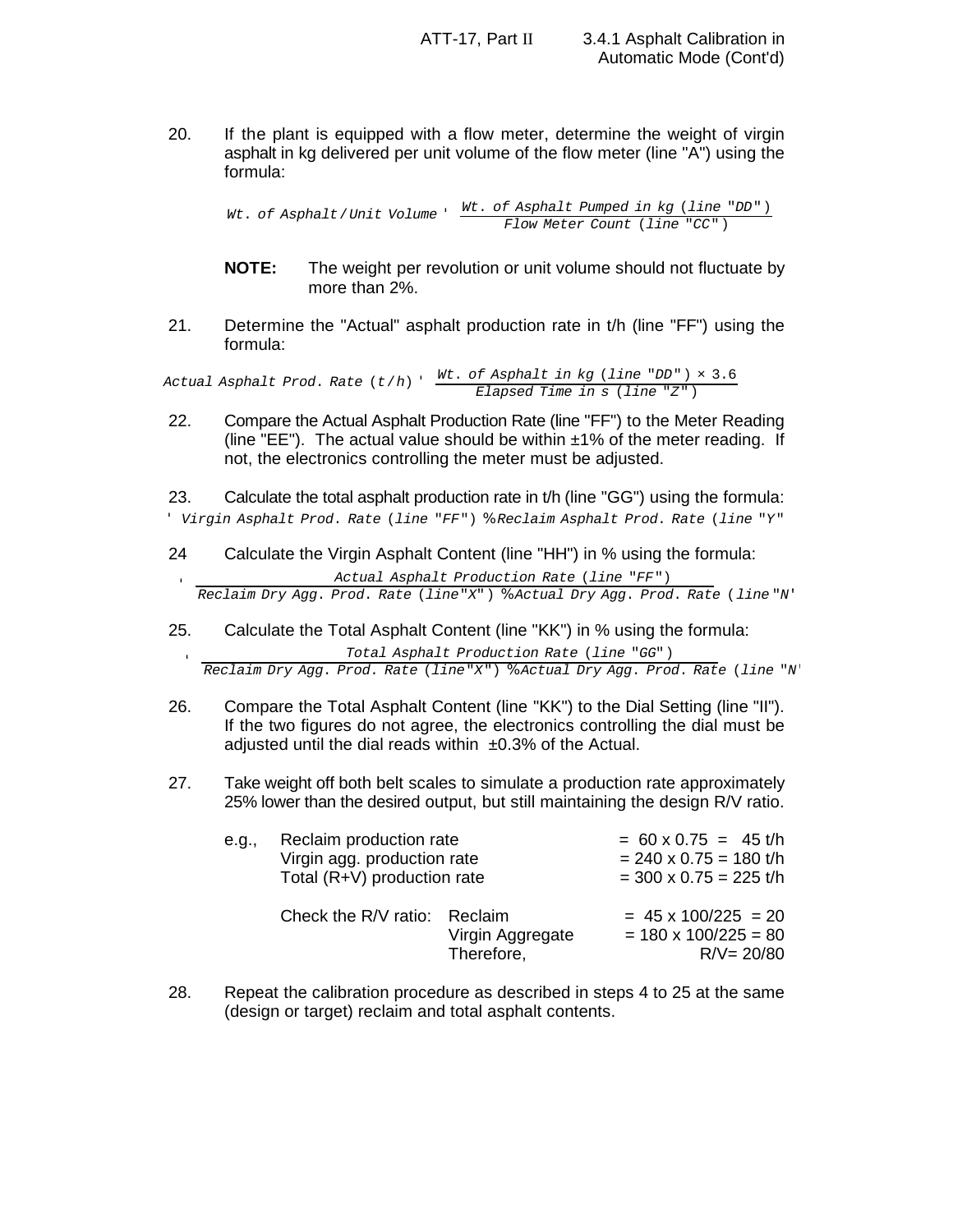Figure 1 shows a completed example of an asphalt calibration performed at two production rates but at the same R/V ratio, reclaim asphalt dial and total asphalt dial settings.

- 29 Once the meters have been calibrated and the weight of asphalt per revolution or unit volume has been determined, have the asphalt diverted to the storage tanks.
- 30. Replace the weights on the virgin aggregate and reclaim belt scales to simulate the desired production rate at the design (or target) R/V ratio.
- 31. Ensure the virgin aggregate moisture content dial setting (line "K") and the reclaim moisture content dial setting (line "R") are set at zero and the reclaim asphalt content dial setting (line "W") and the total asphalt content dial setting (line "II") are at the design (or target) setting.
- 32. Simultaneously perform the following:
	- a) Start the stop watch.
	- b) Take an initial virgin aggregate totalizer tonnes counter reading, (line "I") and a reclaim totalizer tonnes counter reading (line "P").
	- c) Take an initial reading on the flow meter or revolution counter (line "BB").
- 33. Note and record the production rate meter readings in t/h of the virgin dry aggregate (line "M"), reclaim (line "T") and virgin asphalt (line "EE").
- 34. When the virgin aggregate totalizer tonnes counter has counted a minimum of 10 tonnes, simultaneously perform the following:
	- a) Stop the stop watch.
	- b) Take the final virgin aggregate totalizer tonnes counter reading (line "H"), and the final reclaim totalizer tonnes counter reading (line "O").
	- c) Take the final reading on the flow meter or revolution counter (line "AA").
- 35. Complete the virgin aggregate and reclaim feed calculations as described in steps 10 to 17.
- 36. Calculate the weight of asphalt pumped (line "DD") using one of the following formulas:

'*Number of Revolutions* (*line* "*CC*") × *Wt*. *of Asphalt* (*kg*) *per Rev*. (*line* "*A*") 1000 *kg*/*t*

*Flow Meter Count* (*line* "*CC*") × *Wt*. *of Asphalt* (*kg*) *per Unit Volume* (*line* "*A*" 1000 *kg*/*t*